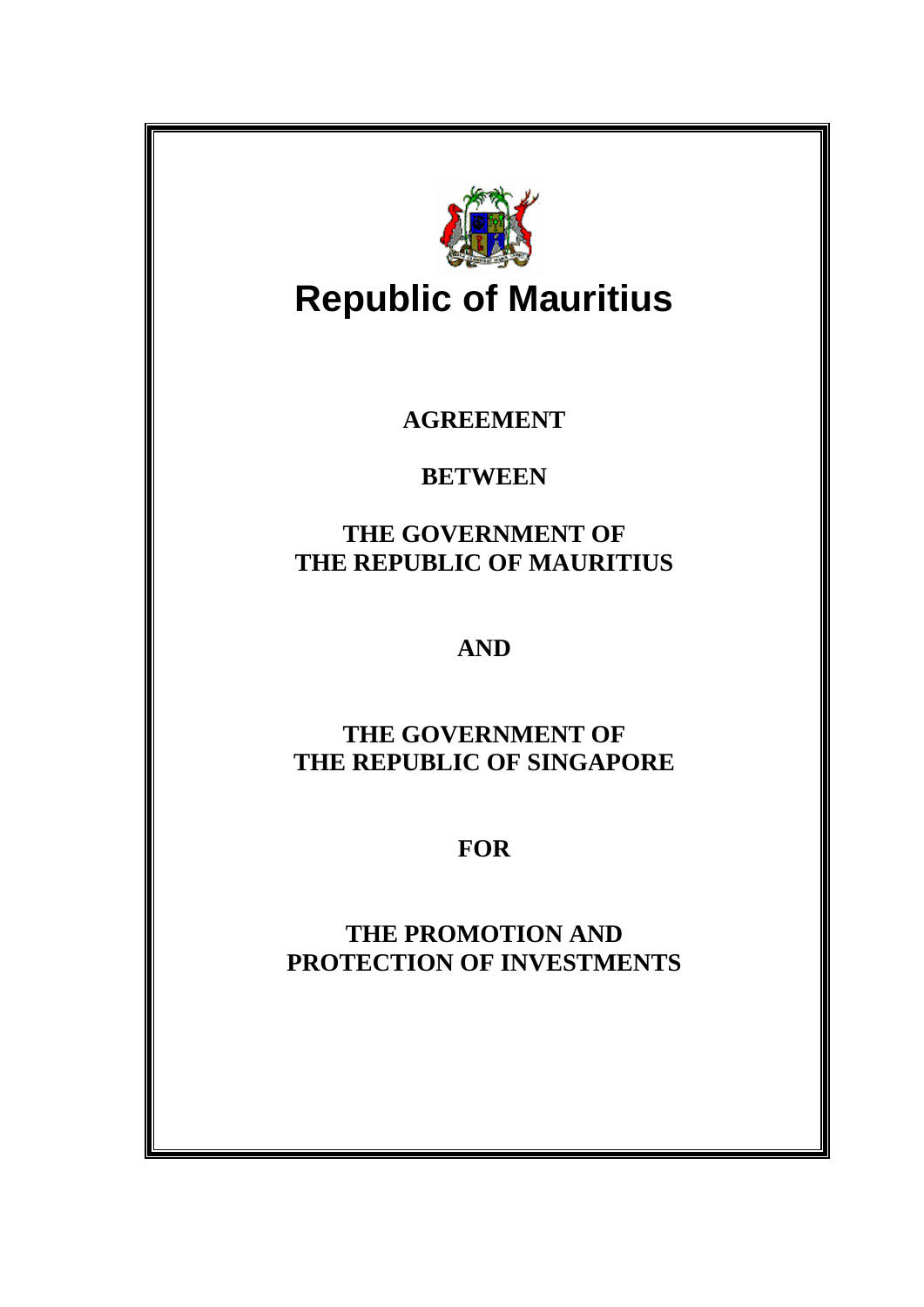The Government of the Republic of Mauritius and the Government of the Republic of Singapore (each hereinafter referred to as a "Contracting Party");

DESIRING to create favourable conditions for greater economic co-operation between them and in particular for investments by investors of one State in the territory of the other State;

RECOGNISING that the encouragement and reciprocal protection of such investments will be conducive to stimulating business initiative and increasing prosperity in both States;

HAVE agreed as follows:

# **ARTICLE 1**

## **DEFINITIONS**

For the purposes of this Agreement,

- 1. The term "investment" means every kind of asset permitted by each Contracting Party in accordance with its laws and regulations, including, though not exclusively, any:
	- (a) movable and immovable property and other property rights as well as other rights in rem such as mortgages, liens or pledges;
	- (b) shares, stocks, debentures and similar interests in companies;
	- (c) claims to money, or to any performance under contract having an economic value;
	- (d) intellectual property rights, know-how, and goodwill; and
	- (e) concessions conferred by law or under contract, including any concession to search for, cultivate, extract or exploit natural resources;
- 2. The term "returns" means monetary returns yielded by an investment including any profits, interest, capital gains, dividends, royalties or fees.
- 3. The term "investor" means:
	- (i) a natural person having the nationality of a Contracting Party in accordance with its applicable law; or
	- (ii) any entity constituted or organised under the applicable law of a Contracting Party, including a company, corporation, partnership, sole proprietorship, association, body or organisation,

making or having made an investment in the other Contracting Party's territory.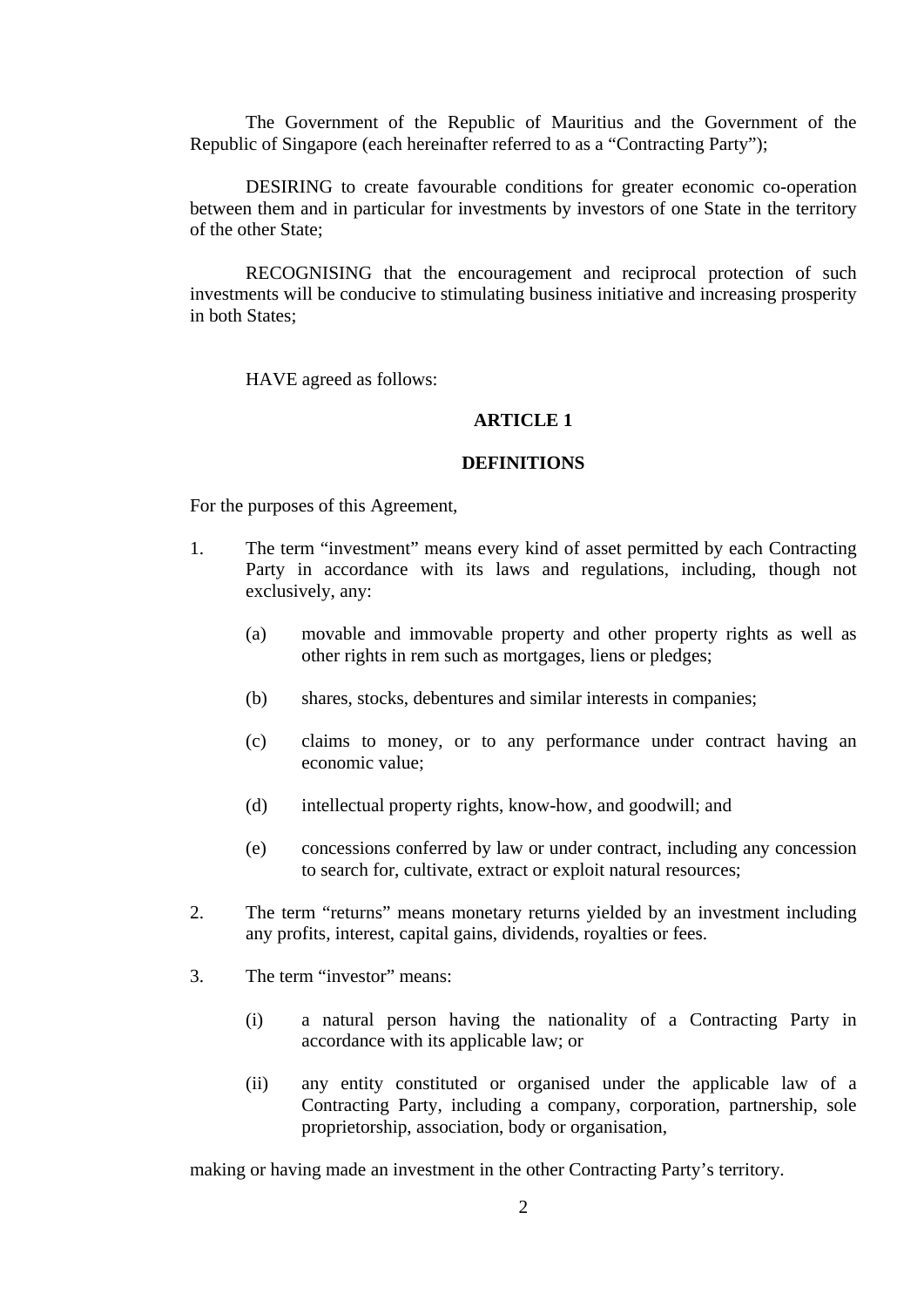- 4. The term "freely convertible currency" means any currency that is widely used to make payments for international transactions and widely traded in the principal international exchange markets.
- 5. The term "territory" means
	- (a) in respect of the Republic of Mauritius
		- (i) all the territories and islands which, in accordance with the laws of Mauritius, constitute the State of Mauritius;
		- (ii) the territorial sea of Mauritius; and
		- (iii) any area outside the territorial sea of Mauritius which in accordance with international law has been or may hereafter be designated, under the laws of Mauritius, as an area, including the Continental shelf, within which the rights of Mauritius with respect to the sea, the sea-bed and subsoil and their natural resources may be exercised;
	- (b) in respect of the Republic of Singapore, the territory of the Republic of Singapore as well as the territorial sea and any maritime area situated beyond the territorial sea which has been or might in the future be designated under its national law, in accordance with international law, as an area within which Singapore may exercise rights with regards to the sea, the sea-bed, the subsoil and the natural resources.

# **APPLICABILITY OF THIS AGREEMENT**

- 1. This Agreement shall only apply
	- (a) in respect of investments in the territory of the Republic of Singapore, to all investments made by investors of the Republic of Mauritius which are specifically approved in writing by the competent authority designated by the Government of the Republic of Singapore and upon such conditions, if any, as it shall deem fit;
	- (b) in respect of the investments in the territory of the Republic of Mauritius, to all investments made by investors of the Republic of Singapore which are specifically approved in writing by the competent authority designated by the Government of the Republic of Mauritius and upon such conditions, imposed in conformity with the law, as it shall deem fit;
- 2. The provisions of the foregoing paragraph shall apply to all investments made by investors of either Contracting Party in the territory of the other Contracting Party, whether made before or after the coming into force of this Agreement.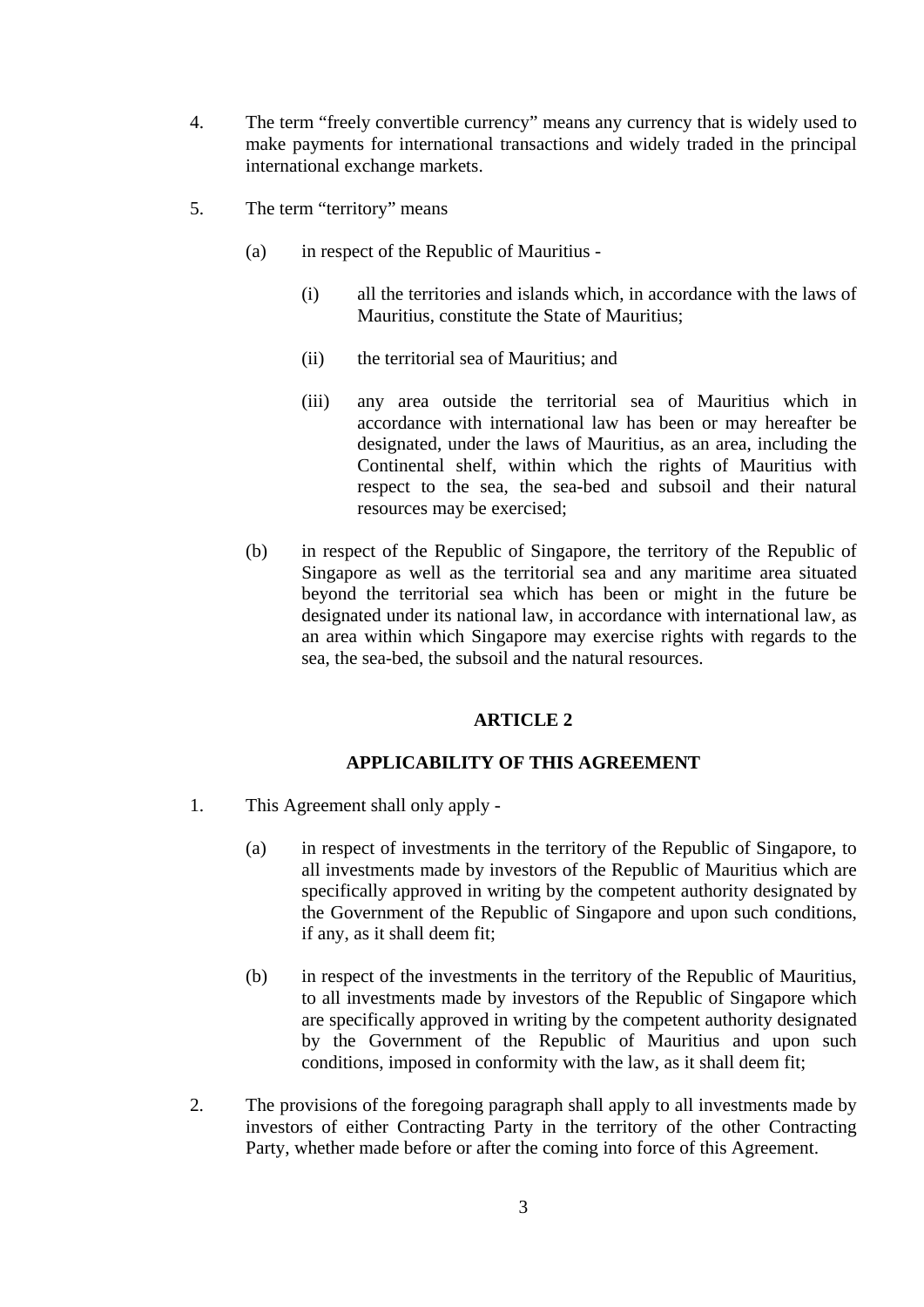## **PROMOTION AND PROTECTION OF INVESTMENTS**

- 1. Each Contracting Party shall encourage and create favourable conditions for investors of the other Contracting Party to make in its territory investments that are in line with its general economic policy.
- 2. Investments approved under Article 2 shall be accorded fair and equitable treatment and protection in accordance with this Agreement.
- 3. Each Contracting Party shall use its best endeavours to facilitate investments in its territory by investors of the other Contracting Party.

## **ARTICLE 4**

## **MOST FAVOURED NATION PROVISION**

1. Neither Contracting Party shall in its territory subject investments admitted in accordance with the provisions of Article 2 or returns of investors of the other Contracting Party to treatment less favourable than that which it accords to investments or returns of investors of any third State.

#### **ARTICLE 5**

# **EXCEPTIONS**

- 1. The provisions of this Agreement relating to the grant of treatment not less favourable than that accorded to the investors of any third State shall not be construed so as to oblige one Contracting Party to extend to investors of the other Contracting Party the benefit of any treatment, preference or privilege resulting from:
	- (a) any existing or future customs union, free trade area, free trade arrangement, common market, monetary union or similar international agreement or an agreement designed to lead to the formation or extension of such a union, area or arrangement, to which either of the Contracting Parties is or may become a party;
	- (b) any arrangement with a third State or States in the same geographical region designed to promote regional cooperation in the economic, social, labour, industrial or monetary fields within the framework of specific projects.
- 2. The provisions of this Agreement shall not apply to matters of taxation in the territory of either Contracting Party. Such matters shall be governed by any Avoidance of Double Taxation Treaty between the two Contracting Parties and the domestic laws of each Contracting Party.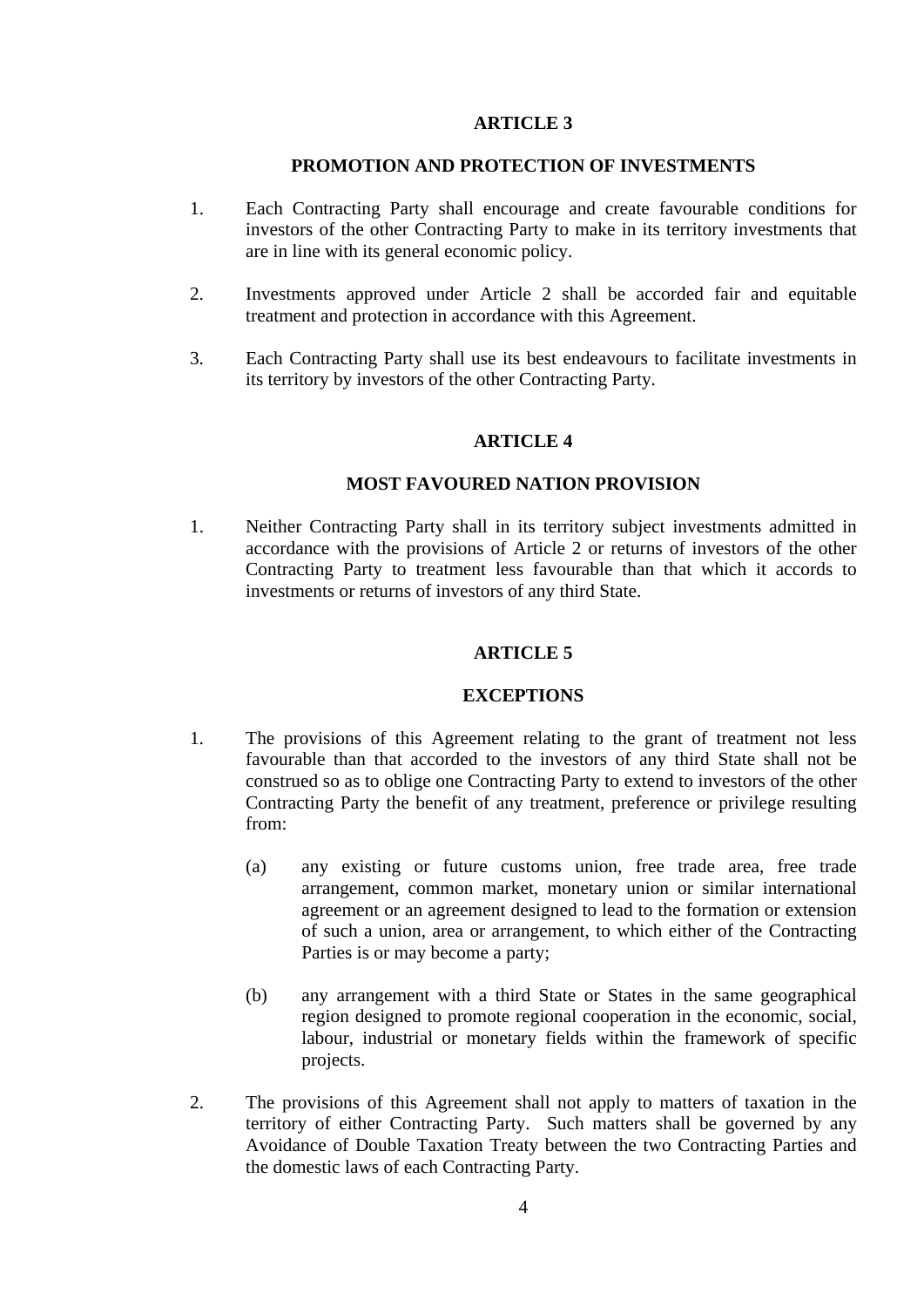# **EXPROPRIATION**

- 1. Neither Contracting Party shall take any measure of expropriation, nationalization or other measures having effect equivalent to nationalization or expropriation (hereinafter referred to as "expropriation") against the investment of investors of the other Contracting Party unless the measures are taken for any purpose authorised by law, on a non-discriminatory basis, in accordance with its laws and against compensation which shall be effectively realisable and shall be made without unreasonable delay. Such compensation, shall, subject to the laws of each Contracting Party, be the value immediately before the expropriation. The compensation shall be freely convertible and transferable.
- 2. Any measure of expropriation or valuation may, at the request of the investor affected, be reviewed by a judicial or other independent authority of the Contracting Party taking the measures in the manner prescribed by its laws.
- 3. Where a Contracting Party expropriates the assets of a company which is incorporated or constituted under the laws in force in any part of its own territory, and in which investors of the other Contracting Party own shares, it shall ensure that the provisions of paragraph 1 of this Article are applied to the extent necessary to guarantee compensation as specified therein to investors of the other Contracting Party who are owners of those shares.

# **ARTICLE 7**

## **COMPENSATION FOR LOSSES**

- 1. Investors of one Contracting Party whose investments in the territory of the other Contracting Party suffer losses owing to war or other armed conflict, a state of national emergency, revolt, insurrection or riot in the territory of the latter Contracting Party, shall be accorded by the latter Contracting Party treatment, as regards restitution, indemnification, compensation or other settlement, if any, no less favourable than that which the latter Contracting Party accords to investors of any third State. Any resulting compensation shall be freely convertible and transferable.
- 2. Without prejudice to paragraph 1 of this Article, an investor of a Contracting Party who, in any of the situations referred to in that paragraph, suffers a loss in the territory of the other Contracting Party resulting from requisitioning or destruction of its property by the armed forces or other authorities of the latter Contracting Party, which was not caused in combat action or was not required by the necessity of the situation, shall be accorded such compensation as may be provided by its laws.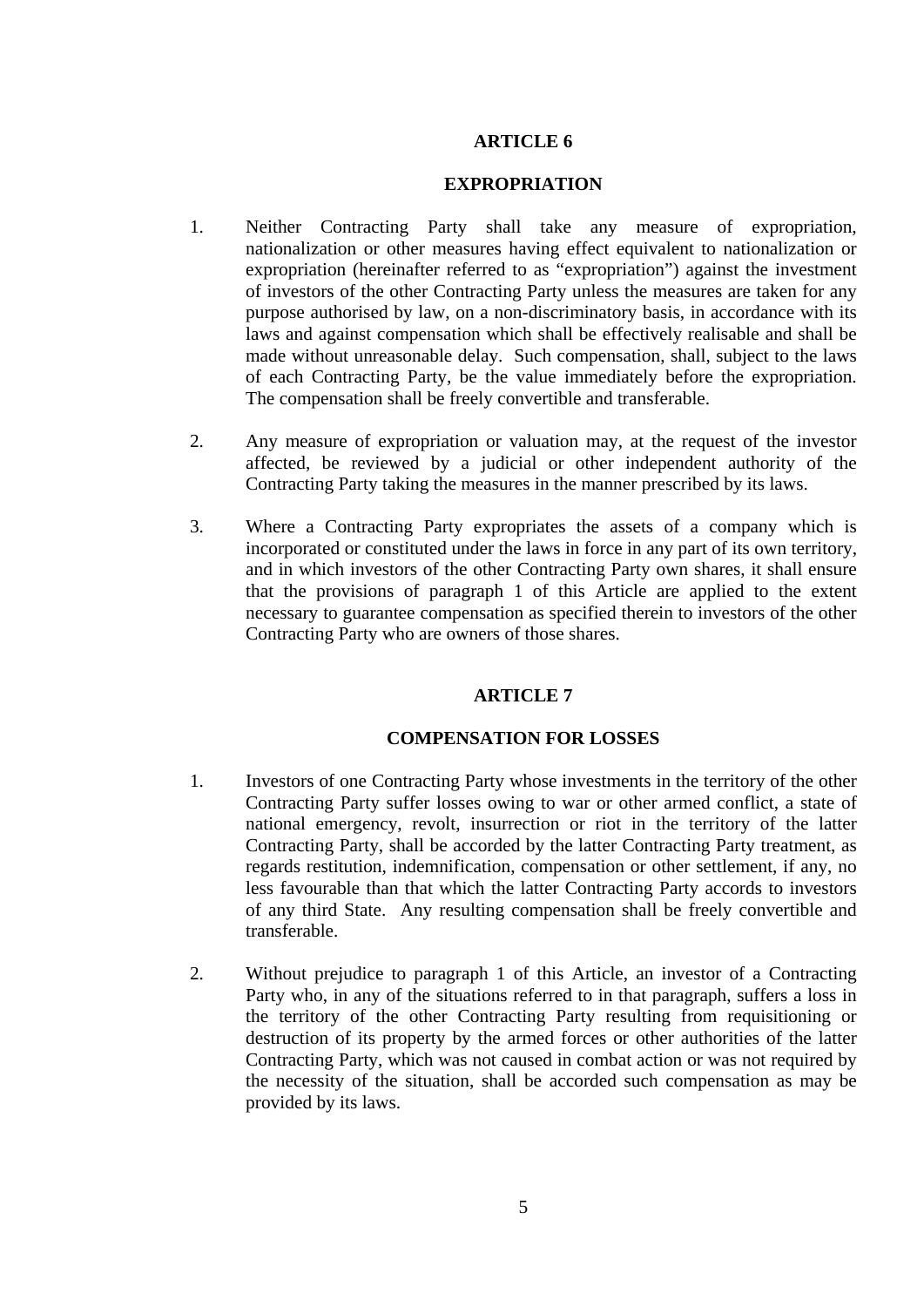#### **REPATRIATION**

- 1. Each Contracting Party shall guarantee to investors of the other Contracting Party the free transfer, on a non-discriminatory basis, of their capital and the returns from any investments. The transfers shall be made in a freely convertible currency, without any restriction or undue delay. Such transfers shall include in particular, though not exclusively:
	- (a) profits, capital gains, dividends, royalties, interest and other current income accruing from an investment;
	- (b) the proceeds of the total or partial liquidation of an investment;
	- (c) repayments made pursuant to a loan agreement in connection with an investment;
	- (d) license fees in relation to the matters in Article 1 (1) (d);
	- (e) payments in respect of technical assistance, technical service and management fees;
	- (f) payments in connection with contracting projects;
	- (g) earnings of nationals of a Contracting Party who work in connection with an investment in the territory of the other Contracting Party.
- 2. Nothing in paragraph 1 of this Article shall affect the free transfer of compensation paid under Articles 6 and 7 of this Agreement.

## **ARTICLE 9**

#### **EXCHANGE RATE**

 The transfers referred to in Article 6 to 8 of this Agreement shall be effected at the prevailing market rate in freely convertible currency on the date of transfer. In the absence of such a market rate of exchange, the rate to be applied shall be the most recent market exchange rate or the current exchange rate, whichever is the most favourable to the investor.

# **ARTICLE 10**

# **LAWS**

 For the avoidance of any doubt, it is declared that all investments shall, subject to this Agreement, be governed by the laws in force in the territory of the Contracting Party in which such investments are made.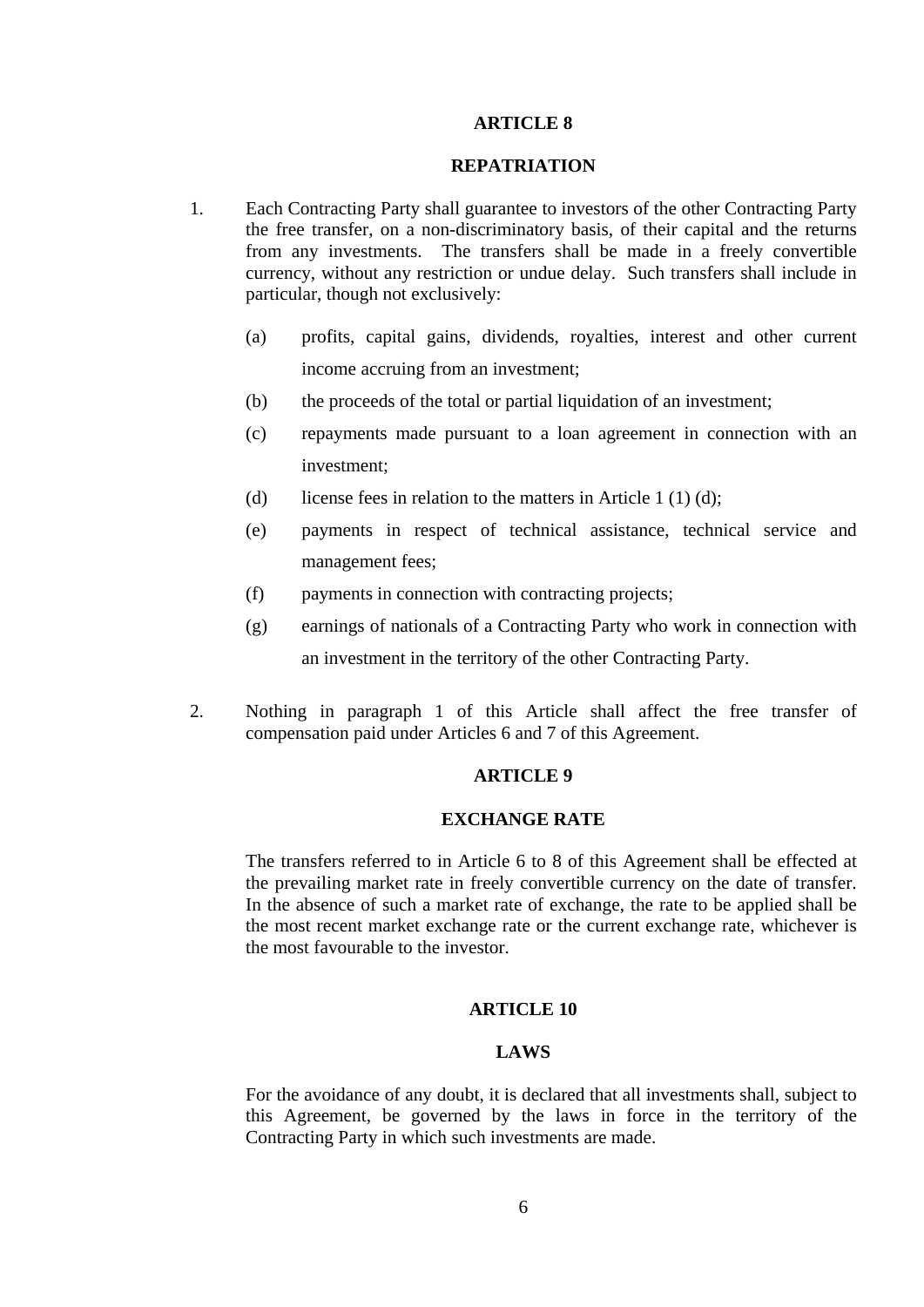# **PROHIBITIONS AND RESTRICTIONS**

 The provisions of this Agreement shall not in any way limit the right of either Contracting Party to apply prohibitions or restrictions of any kind or take any other action which is directed to the protection of its essential security interests, or to the protection of public health or the prevention of diseases and pests in animals or plants.

### **ARTICLE 12**

#### **SUBROGATION**

- 1. In the event that either Contracting Party (or any agency, institution, statutory body or corporation designated by it) as a result of an indemnity it has given in respect of an investment or any part thereof makes payment to its own investors in respect of any of their claims under this Agreement, the other Contracting Party acknowledges that the former Contracting Party (or any agency, institution, statutory body or corporation designated by it) is entitled by virtue of subrogation to exercise the rights and assert the claims of its own investors. The subrogated rights or claims shall not be greater than the original rights or claims of the said investor.
- 2. Any payment made by one Contracting Party (or any agency, institution, statutory body or corporation designated by it) to its investors shall not affect the right of such investors to make their claims against the other Contracting Party in accordance with Article 13 provided that the exercise of such a right does not overlap, or is not in conflict with, the exercise of a right by virtue of subrogation under paragraph 1 of this Article.

# **ARTICLE 13**

#### **INVESTMENT DISPUTES**

1. Any dispute between an investor of one Contracting Party and the other Contracting Party in connection with an investment in the territory of the other Contracting Party shall, as far as possible, be settled amicably through negotiations between the parties to the dispute. The party intending to resolve such dispute through negotiations shall give written notice to the other of its intention.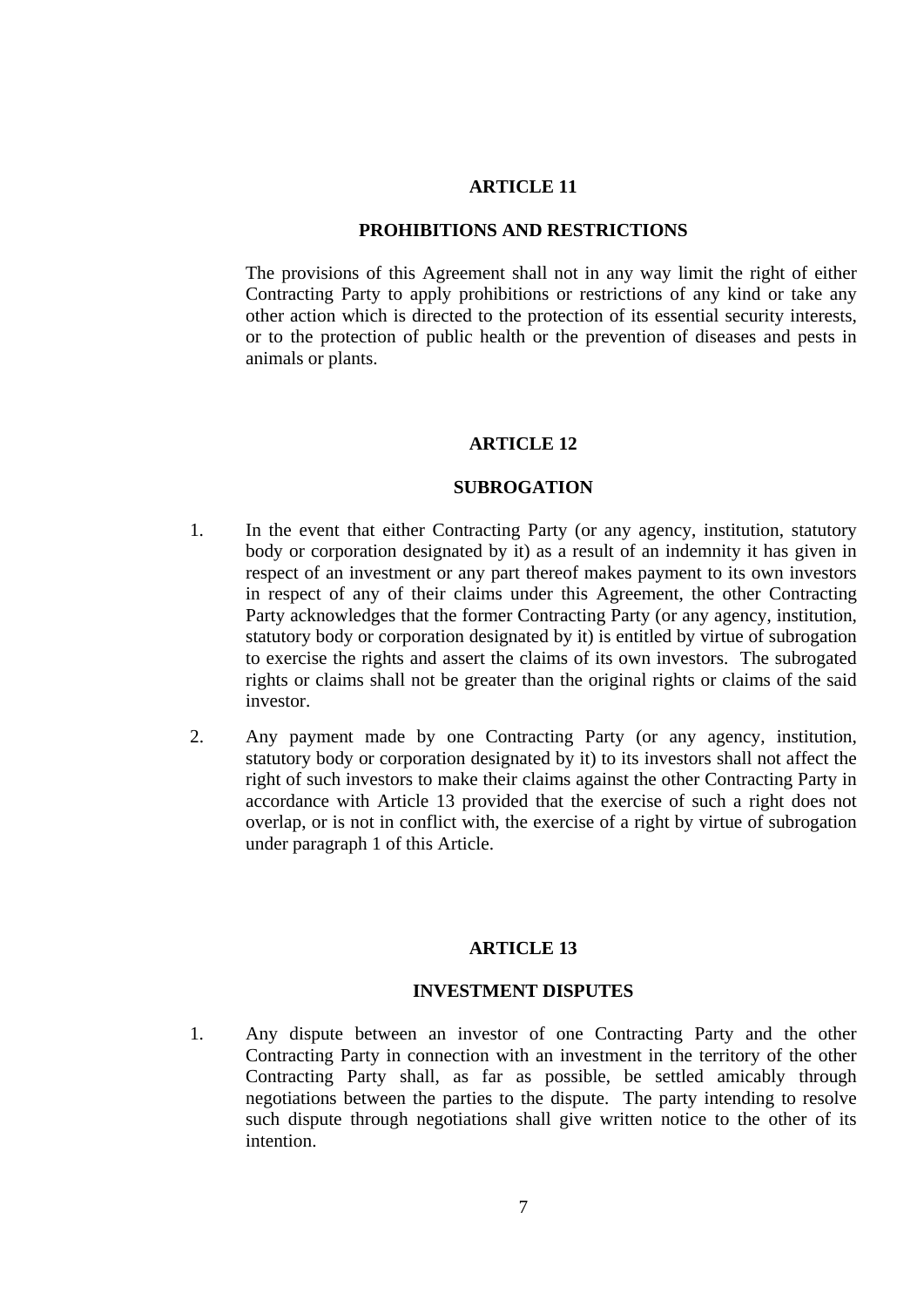2. If the dispute cannot be thus resolved as provided in paragraph 1 of this Article, within 6 months from the date of the notice given thereunder, then, unless the parties have otherwise agreed, it shall, upon the request of either party to the dispute, be submitted to conciliation or arbitration by the International Centre for Settlement of Investment Disputes (called "the Centre" in this Agreement) established by the convention on the Settlement of Investment Disputes between the States and Nationals of Other States opened for signature at Washington on 18 March, 1965 (called "the Convention" in this Agreement). For this purpose, each Contracting Party hereby irrevocably consents in advance under Article 25 of the Convention to submit any dispute to the Centre.

# **ARTICLE 14**

## **DISPUTES BETWEEN THE CONTRACTING PARTIES**

- 1. Any dispute between the Contracting Parties concerning the interpretation or application of this Agreement shall, as far as possible, be settled through negotiation.
- 2. If any dispute cannot be thus settled, it shall upon the request of either Contracting Party be submitted to arbitration. The arbitral tribunal (hereinafter called "the tribunal") shall consist of three arbitrators, one appointed by each Contracting Party and the third, who shall be Chairman of the tribunal, appointed by agreement of the Contracting Parties.
- 3. Within two months of receipt of the request for arbitration, each Contracting Party shall appoint one arbitrator, and within two months of such appointment of the two arbitrators, the Contracting Parties shall appoint the third arbitrator.
- 4. If the tribunal shall not have been constituted within four months of receipt of the request for arbitration, either Contracting Party may, in the absence of any other agreement, invite the President of the International Court of Justice to appoint the arbitrator or arbitrators not yet appointed. If the President is a national of either Contracting Party or if he is unable to do so, the Vice-President may be invited to do so. If the Vice-President is a national of either Contracting Party or if he is unable to do so, the Member of the International Court of Justice next in seniority who is not a national of either Contracting Party may be invited to make the necessary appointments, and so on.
- 5. The tribunal shall reach its decision by a majority of votes.
- 6. The tribunal's decision shall be final and the Contracting Parties shall abide by and comply with the terms of its award.
- 7. Each Contracting Party shall bear the costs of its own member of the tribunal and of its representation in the arbitration proceedings and half the costs of the Chairman and the remaining costs. The tribunal may, however, in its decision, direct that a higher proportion of costs shall be borne by one of the two Parties, and this award shall be binding on both Parties.
- 8. Apart from the above the tribunal shall establish its own rules of procedure.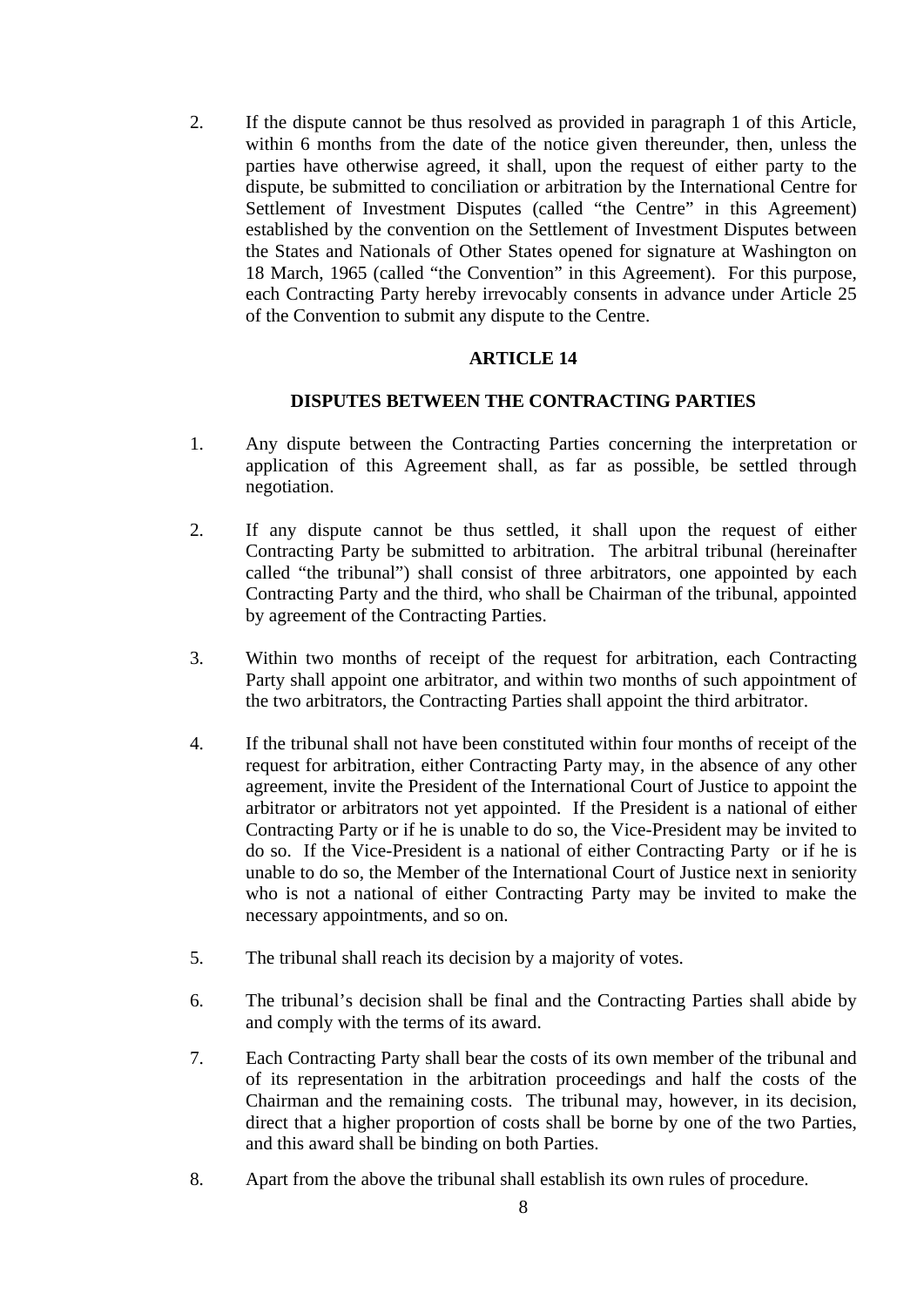# **OTHER OBLIGATIONS**

 If the legislation of either Contracting Party or international obligations existing at present or establish hereafter between the Contracting Parties in addition to this Agreement, result in a position entitling investments by nationals of the other Contracting Party to treatment more favourable than is provided for by this Agreement, such position shall not be affected by this Agreement. Each Contracting Party shall observe any commitment in accordance with its laws additional to those specified in this Agreement entered into by the Contracting Party, its investors with investors of the other Contracting Party as regards their investments.

## **ARTICLE 16**

# **ENTRY INTO FORCE, DURATION AND TERMINATION**

- 1. Each Contracting Party shall notify the other Contracting Party of the fulfilment of its internal legal procedures required for the bringing into force of this Agreement. This Agreement shall enter into force on the thirtieth day from the date of receipt of the last notification.
- 2. This Agreement shall remain in force for a period of fifteen years and shall continue in force thereafter unless, after the expiry of the initial period of fourteen years, either Contracting Party notifies in writing the other Contracting Party of its intention to terminate this Agreement. The notice of termination shall become effective one year after it has been received by the other Contracting Party.
- 3. In respect of investments made prior to the date when the notice of termination of this Agreement becomes effective, the provisions of Articles 1 to 15 shall remain in force for a further period of fifteen years from the date.